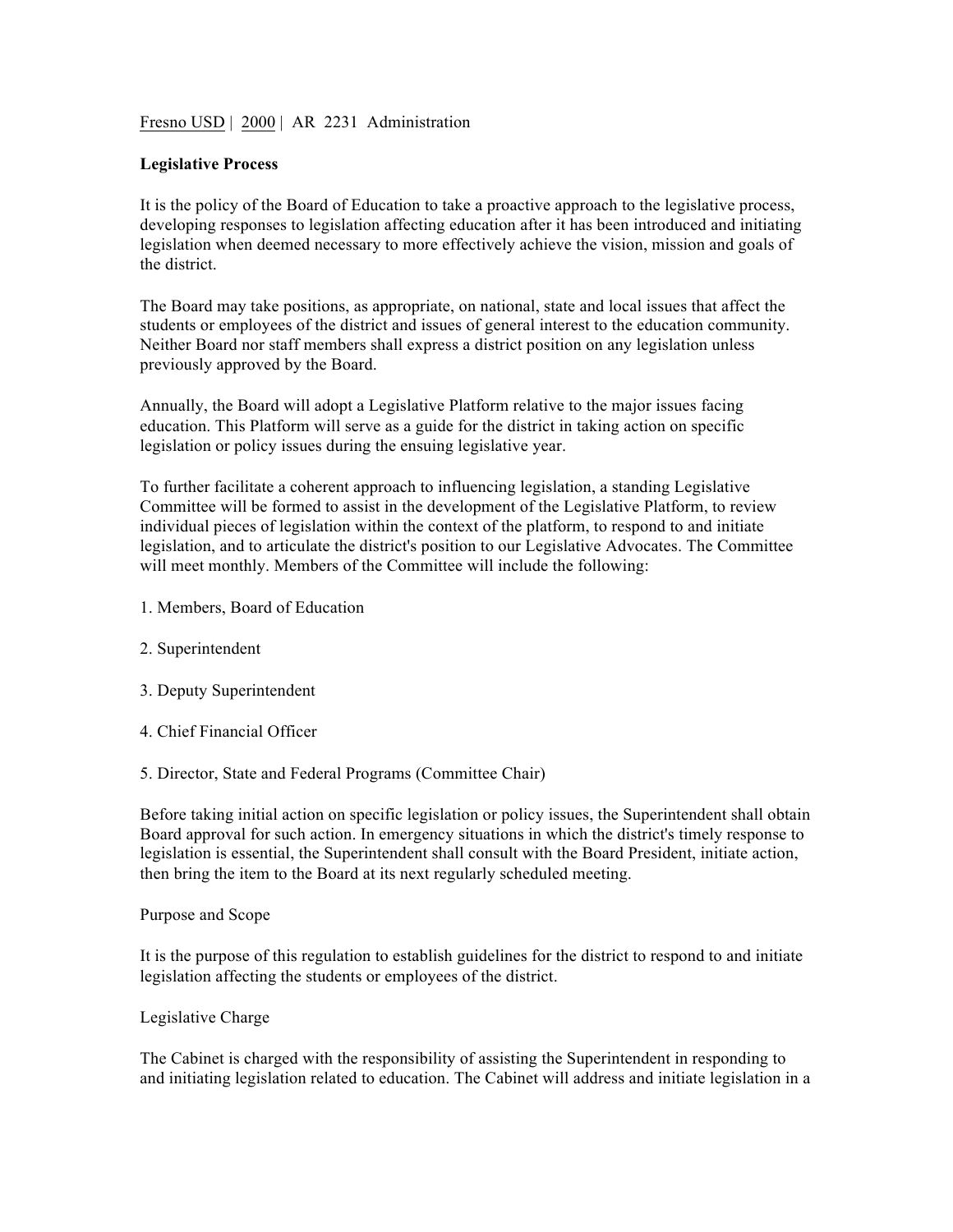timely manner. The district's Legislative Liaison will assume a lead role in preparing legislative materials for the Cabinet, the district's Legislative Committee and the Board.

Legislative Platform

1. Process for developing Legislative Platform

Each year, as part of the district's planning process, the Superintendent, with the assistance of the Cabinet, shall develop and recommend to the Board a Legislative Platform regarding major issues in education. The platform will address issues which are likely to come before the Legislature or which need legislative action. The Legislative Platform may be modified during the year as necessary.

In addition to staff expertise, the Cabinet and Legislative Committee may use existing and recognized resources such as the district's Legislative Advocate and/or statewide organizations in developing this recommendation. The Board will be presented with the recommended Legislative Platform for this action.

## 2. Purpose of Legislative Platform

The purpose of the Board-approved Legislative Platform shall be to guide the Superintendent, Cabinet and the Legislative Committee in determining their responses to, and initiation of, legislation.

The Legislative Platform will also be distributed by the Legislative Advocate to each legislator whose district includes any part of the school district, and chairpersons of the Senate and Assembly education policy committees, fiscal and budget committees and subcommittees, the Governor, the Superintendent of Public Instruction and appropriate statewide associations. The platform will also be distributed to corresponding federal legislators and committees.

### Responding to Legislation

1. Initial Screening of Current Legislation

Legislation will be initially screened by the Legislative Advocate. The district will use the Legislative Platform to establish a position on legislation which may affect the students or employees of the district. The Legislative Advocate will prepare a bi-monthly legislative summary report that includes such information as the bill number, author, current status in the legislative process, sponsor, and possible program and/or fiscal impact to the district, and recommended position.

# 2. Distribution of Legislative Information

The Legislative Liaison will review the Legislative Advocate's summary report and distribute the appropriate materials to the Legislative Committee and interested Cabinet members.

3. Review of Current Legislation